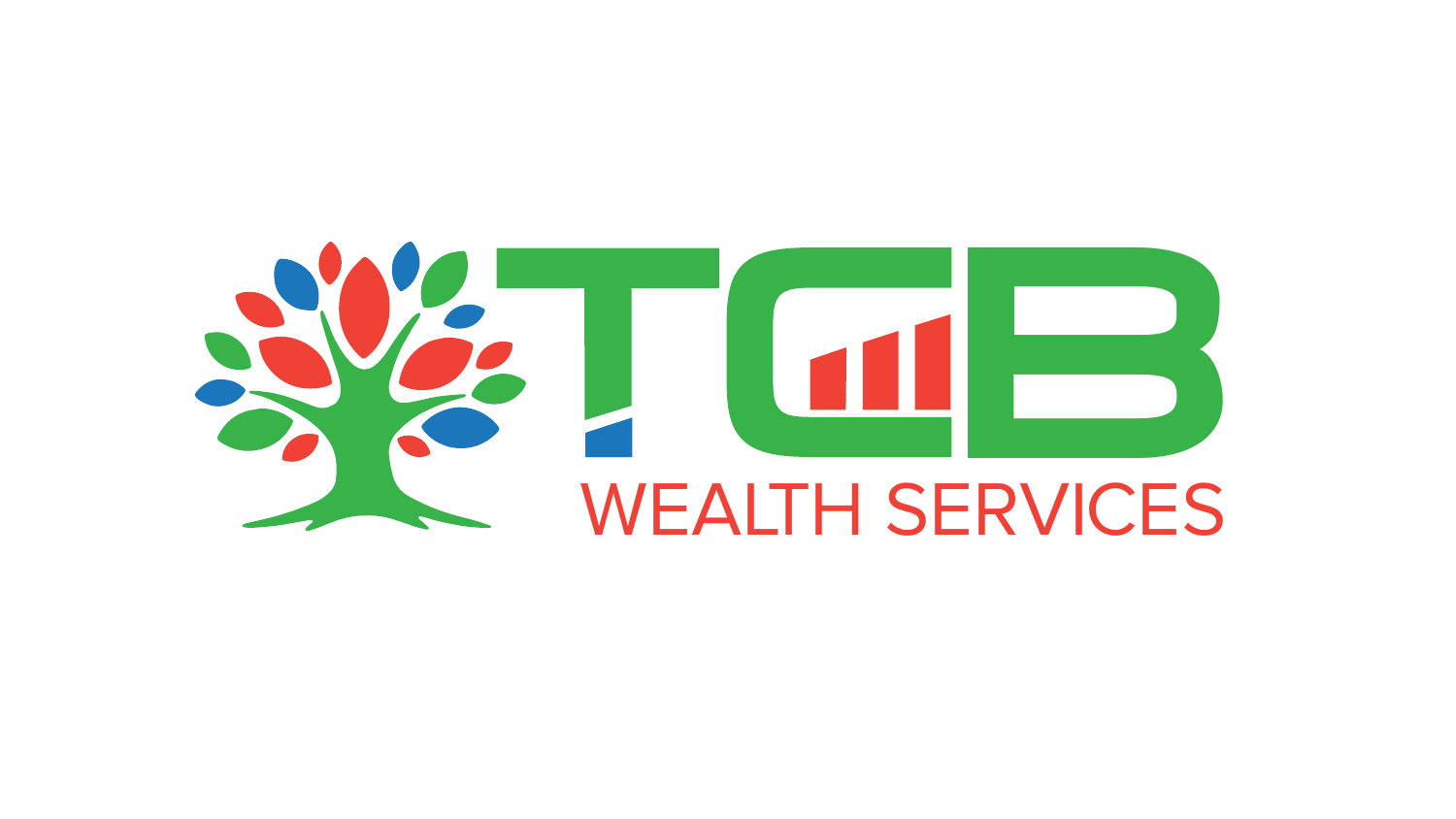

# **Mortgage Protection**

## **with Signature Guaranteed Universal Life Return of Premium (GUL-ROP)**

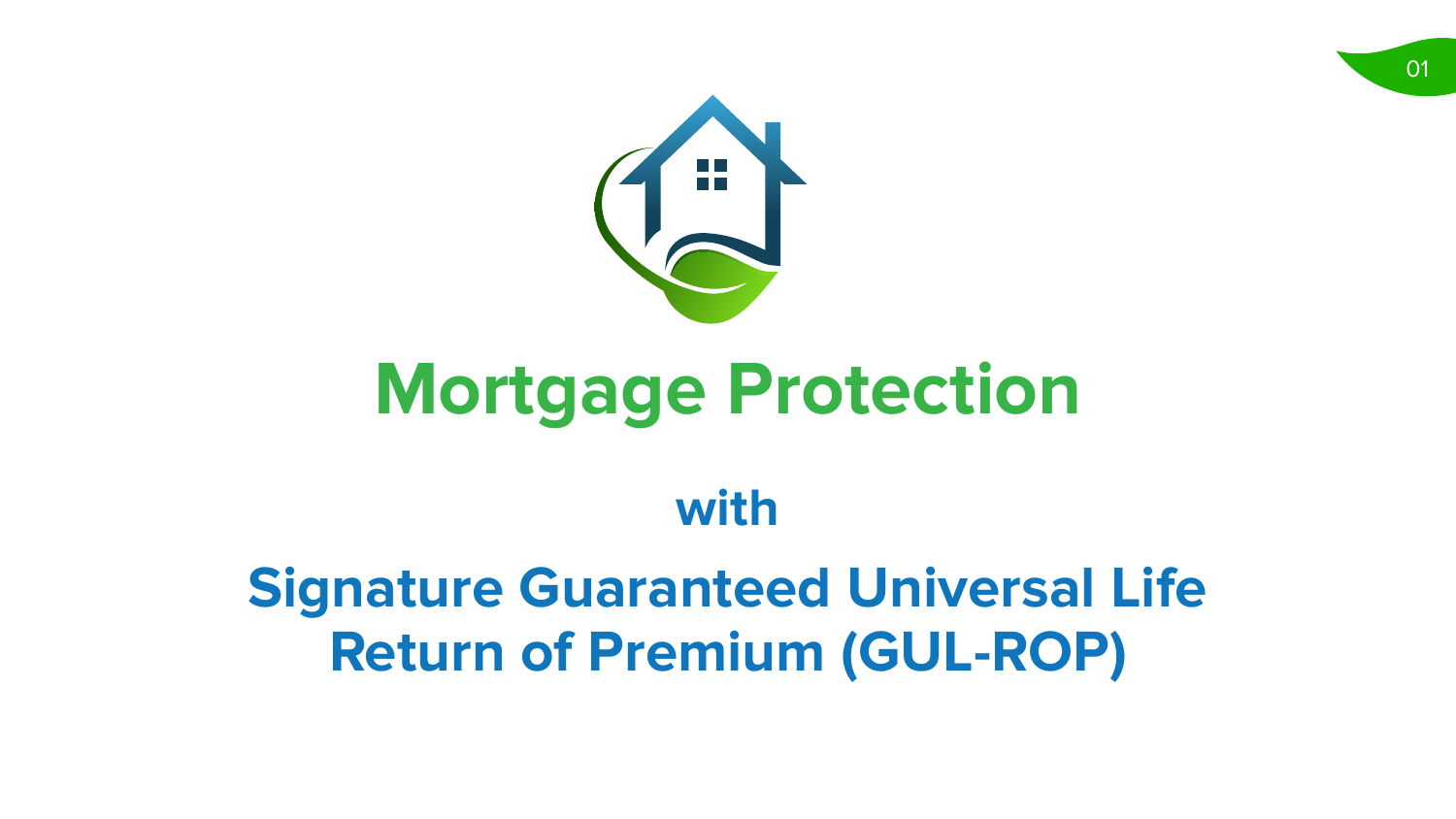## LIFE INSURANCE - LIVING BENEFITS

## **PAYS DOWN or PAY OFF MORTGAGE EARLY**





## SGUL - ROP 20th OR 25th YEAR

## \$250,000 SIGNATURE GUL

# **PROTECT AND PAY-OFF**  $^{02}$





\$250,000 MORTGAGE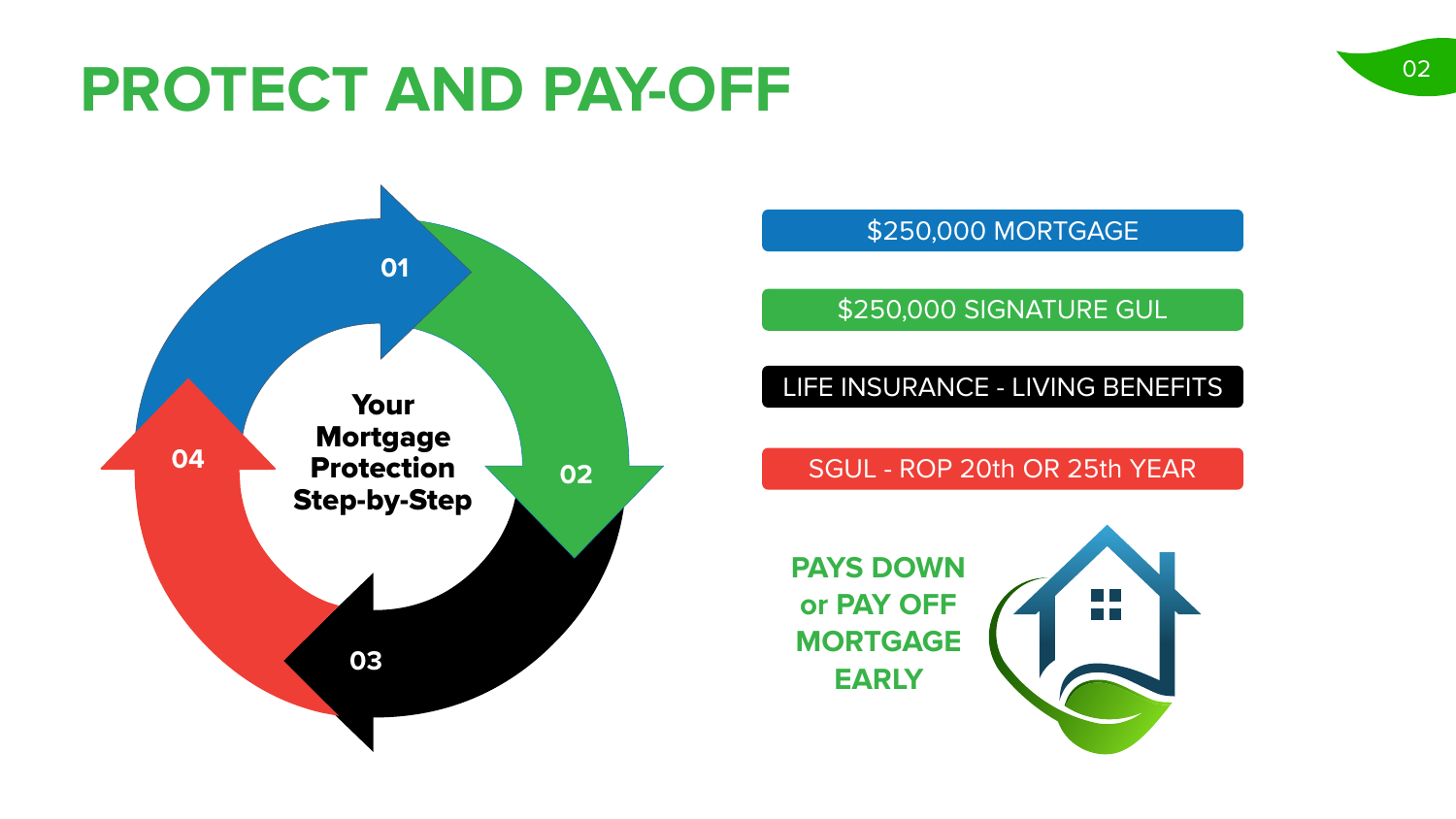# PROTECT AND PAY-OFF OB Your **\$250,000** loan has **360** payments of **\$1,193.64** at **4%.**

**Male, Age 40, \$250,000 30 Yr Mortgage @ 4%** 

**Option to Pay-down or Pay-off the Mortgage with the Return of Premium**





**Purchase \$250,000 Signature GUL** 

**Protects the Mortgage** 

## **Balance for a \$250,000 loan**

If you make all of your payments on this loan and do not prepay any of the principal, the total interest for the loan is **\$179,672.98.**





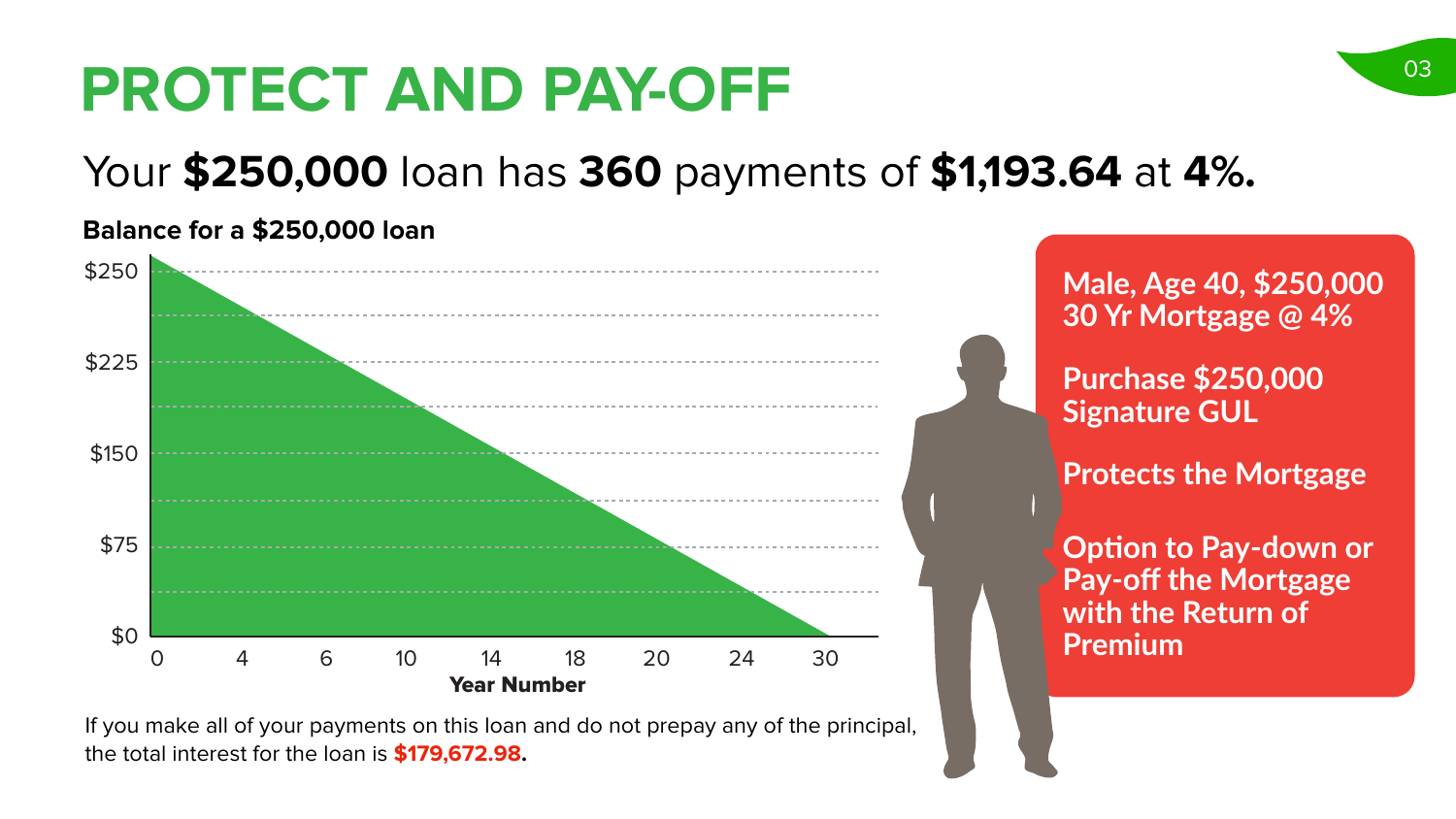## **\$250,000** Universal Life Policy Summary **MORTGAGE PAYMENT SCHEDULE** Monthly Premium \$218.74





# **PROTECT AND PAY-OFF**  $^{04}$

| <b>GUARANTEED</b> | <b>SUMMARY YEAR</b>      |                | <b>ENDING PRINCIPAL</b><br><b>BALANCE</b> | <b>INTEREST</b><br><b>PAID</b> | <b>TOTAL</b><br><b>PAYMENTS</b> | <b>YR</b>         |
|-------------------|--------------------------|----------------|-------------------------------------------|--------------------------------|---------------------------------|-------------------|
| \$39,373          | <b>Total Premiums</b>    |                |                                           |                                |                                 |                   |
| \$19,687          | <b>Return of Premium</b> | <b>Year 15</b> | \$161,357                                 | \$9,920                        | \$14,322                        | <b>15</b>         |
| \$250,000         | <b>Death Benefit</b>     |                |                                           |                                |                                 |                   |
| \$52,498          | <b>Total Premiums</b>    |                |                                           |                                |                                 |                   |
| \$52,498          | <b>Return of Premium</b> | <b>Year 20</b> | \$117,885                                 | \$6,622                        | \$14,322                        | 28                |
| \$250,000         | <b>Death Benefit</b>     |                |                                           |                                |                                 |                   |
| \$65,622          | <b>Total Premiums</b>    |                |                                           |                                |                                 |                   |
| \$65,622          | <b>Return of Premium</b> | <b>Year 25</b> | \$64,807                                  | \$2,843                        | \$14,322                        | $\overline{2}$ 25 |
| \$250,000         | <b>Death Benefit</b>     |                |                                           |                                |                                 |                   |









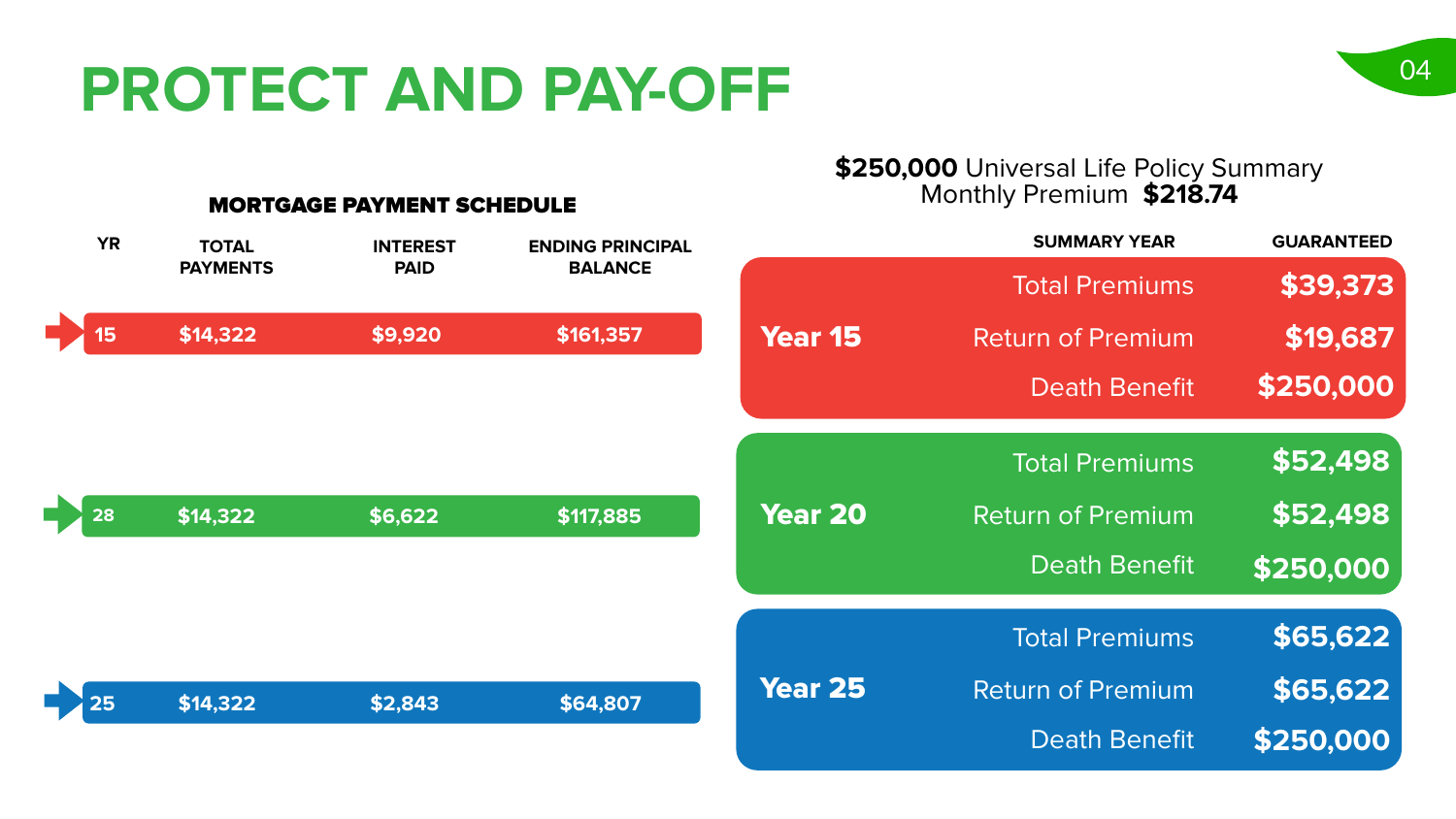# **PROTECT AND PAY-OFF**





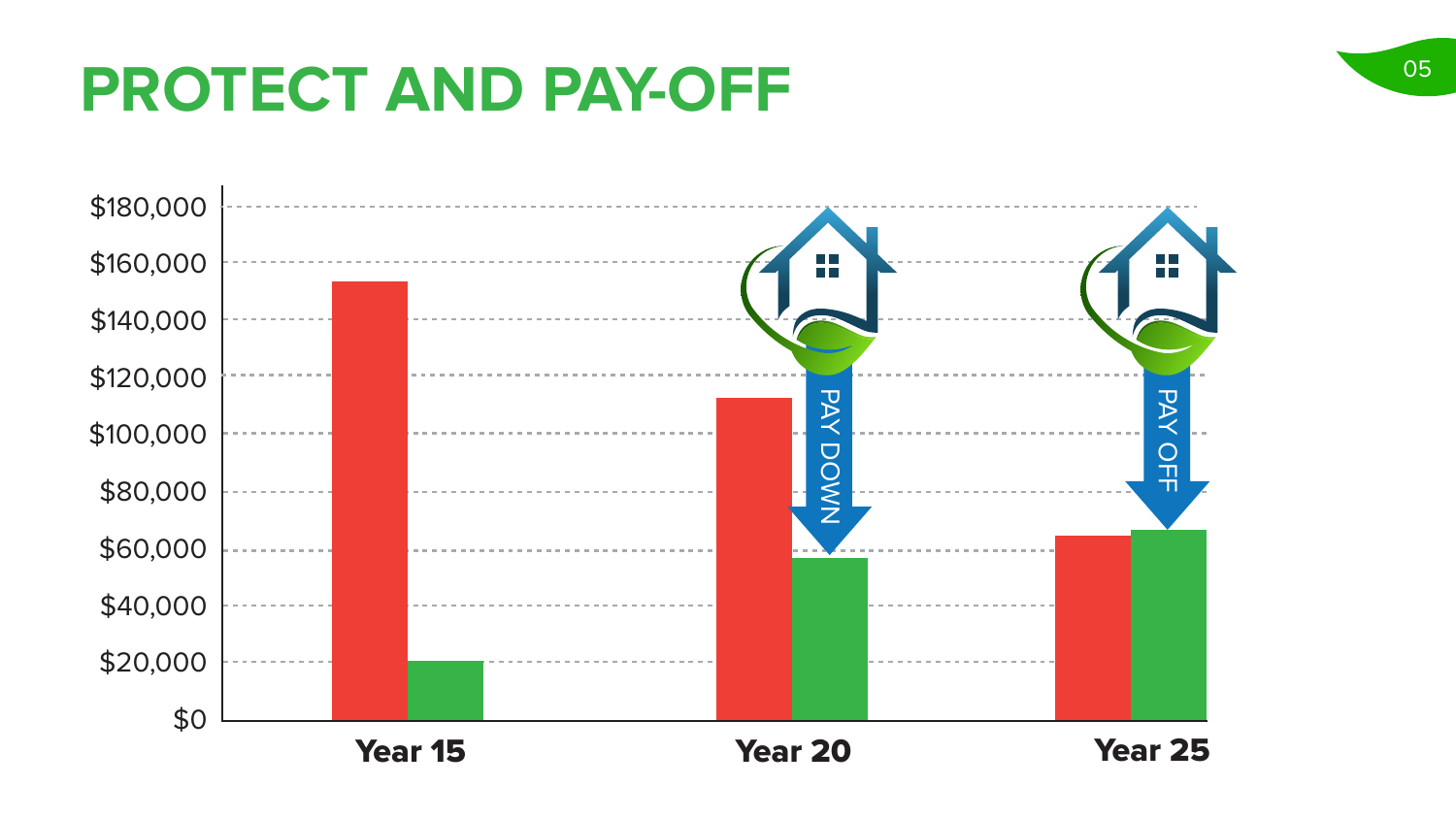# **PROTECT AND PAY-OFF** <sup>06</sup>

YEAR 15





# YEAR 20

**\$64,807** OWED **\$65,622** RETURN OF PREMIUM



## YEAR 25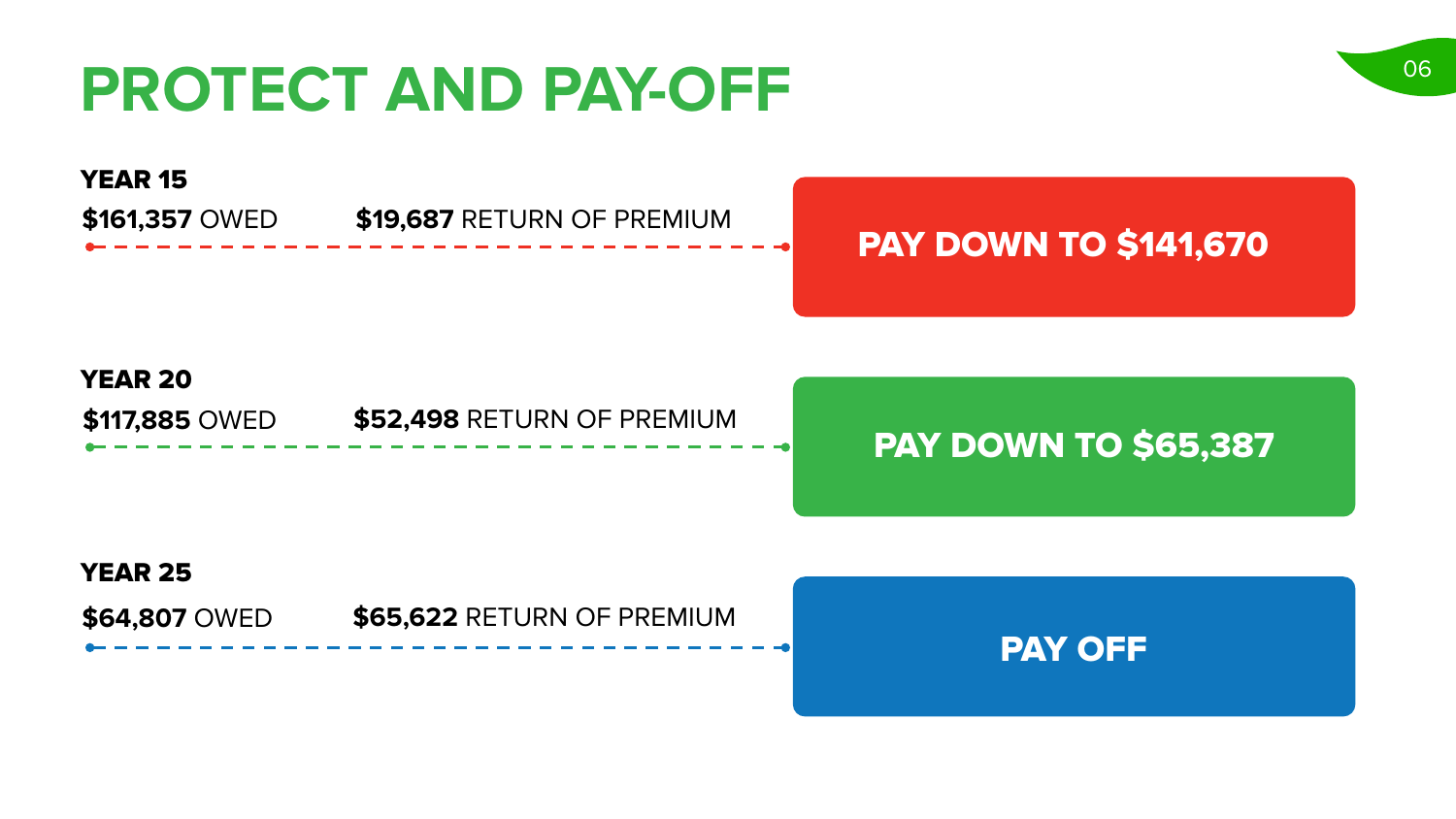# **PROTECT AND PAY-OFF**  $\bullet$  07

## **Mortgage Insurance Signature GUL**

Coverage that can protect against premature death/catastrophic illness

 $\Rightarrow$  10-30 Years

 $\bullet$ 





Coverage **GUARANTEED** for as long as needed

 $\Rightarrow$  Guaranteed to Age 95 - 121

**Least cost initially and the Control of Current Control of Current Control of Current Control of Current Control of Current Control of Current Control of Current Current Control of Current Current Current Current Current** → Use ROP to Pay Down or Pay Off the Mortgage Early!  $\Rightarrow$  Use ROP for ANYTHING!



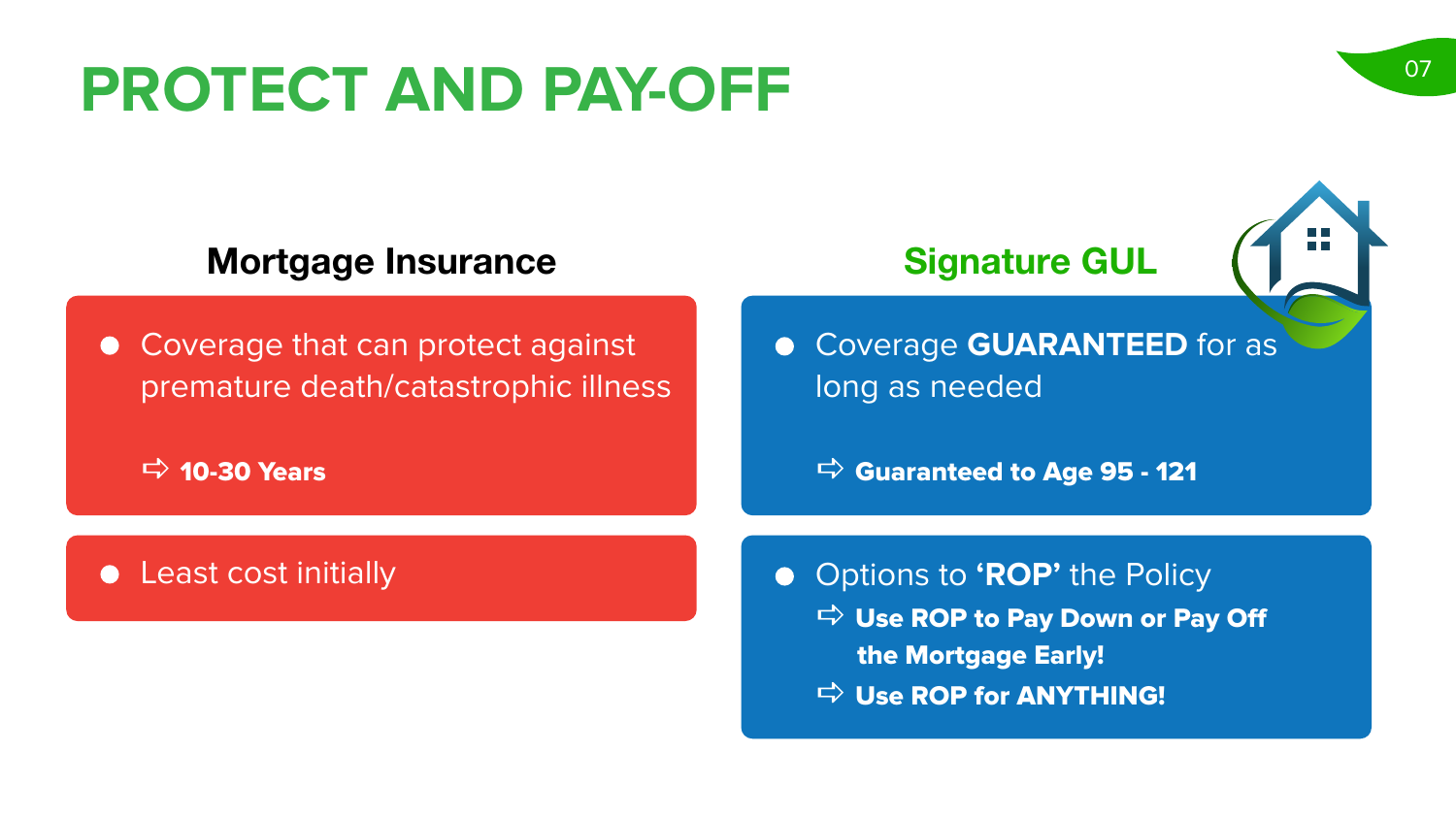# PROTECT AND PAY-OFF OB

## **Mortgage Insurance Signature GUL**

## Living Benefits





## No Need to Convert  $\bullet$

Beware of **"Decreasing Term"**  Mortgage Insurance - \$\$\$

**• Can Convert Later**  $\Rightarrow$  Higher Cost - based on current age





Cheaper Long-term than any Term Insurance Plan